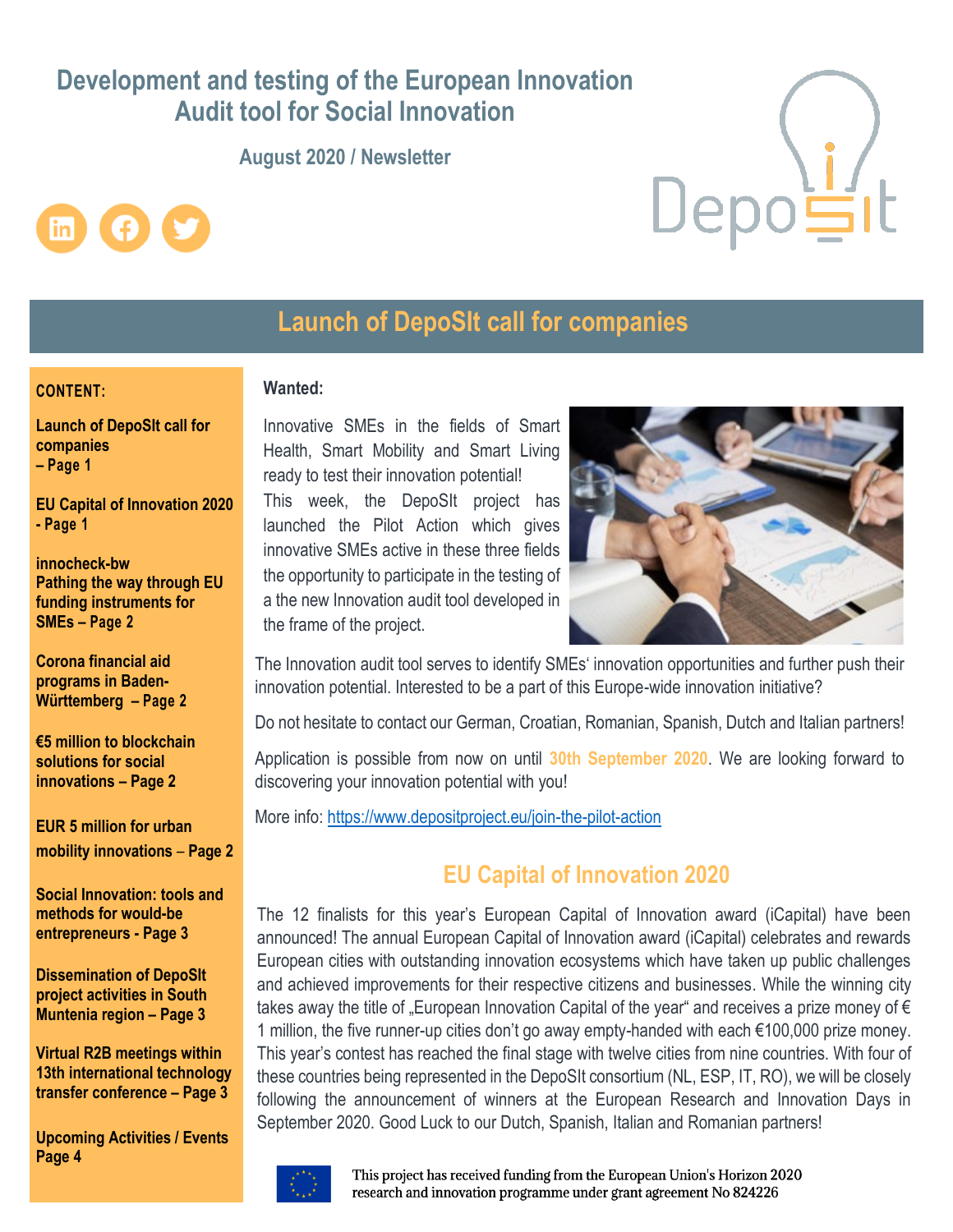

## **innocheck-bw**

## **Pathing the way through EU funding instruments for SMEs**

The recently introduced **innocheck-bw** operated by Steinbeis 2i/Steinbeis-Europa-Zentrum and financed by the Ministry for Economic Affairs, Labour and Housing Baden-Württemberg supports SMEs in finding their way through the jungle of EU funding instruments.

By filling in a short questionnaire, SMEs can get a first, cost-free consulting on suitable EU and national funding instruments for their innovation projects from experts at Steinbeis. As a second step, Steinbeis contacts the innocheck participants for an individual consulting, likewise free of costs. This kind of company-specific, tailored support is complemented with free webseminars on EU funding instruments under Horizon2020 targeting not only SMEs but also Start-ups, Mid-caps, large companies, research institutes and universities.

## **Corona financial aid programs in Baden-Württemberg**

In the course of the Corona pandemic, the State of Baden-Württemberg has quickly launched an "Corona emergency aid" to support companies, self-employed, farmers and foresters from the existential economic threat posed by the crisis.

This first financial and non-repayable aid represented the biggest economic funding program in the history of the federal state and was an important sign of action towards the local economy.

From its launch in March 2020 to its expiring by the end of May 2020, the program has supported more than 250,000 companies with over €2 billion of financial aid to secure the economic existences under threat and to bridge liquidity shortages.

In recognition of the ongoing economic consequences of the Corona pandemic, the German government has introduced a second interim financial aid with a volume of €25 billion which companies can apply for, from July until August 2020.

#### **€5 million to blockchain solutions for social innovations**

The EIC Prize on Blockchains for Social Good has awarded €5 million to six winners selected in a call to identify scalable, deployable and highimpact blockchain solutions for societal challenges. The winning solutions propose blockchain applications for fair trade and circular economy, increasing transparency in production processes and quality information, improving accountability and contributing to financial inclusion and renewable energy.

More info: **[here](https://ec.europa.eu/programmes/horizon2020/en/news/commission%E2%80%99s-european-innovation-council-awards-%E2%82%AC5-million-blockchain-solutions-social)**

### **EUR 5 million for urban mobility innovations**

10 projects were selected as part of the exceptional COVID-19 Crisis Response call to address urban mobility challenges posed by the pandemic. As part of the [EIT's](https://eit.europa.eu/our-activities/covid-19-response/eit-crisis-response-initiative)  [Crisis Response Initiative,](https://eit.europa.eu/our-activities/covid-19-response/eit-crisis-response-initiative) these projects directly contribute to the European Union's response to the COVID-19 pandemic.

**More info: [here](https://eit.europa.eu/news-events/news/5-million-urban-mobility-innovations-covid-19)**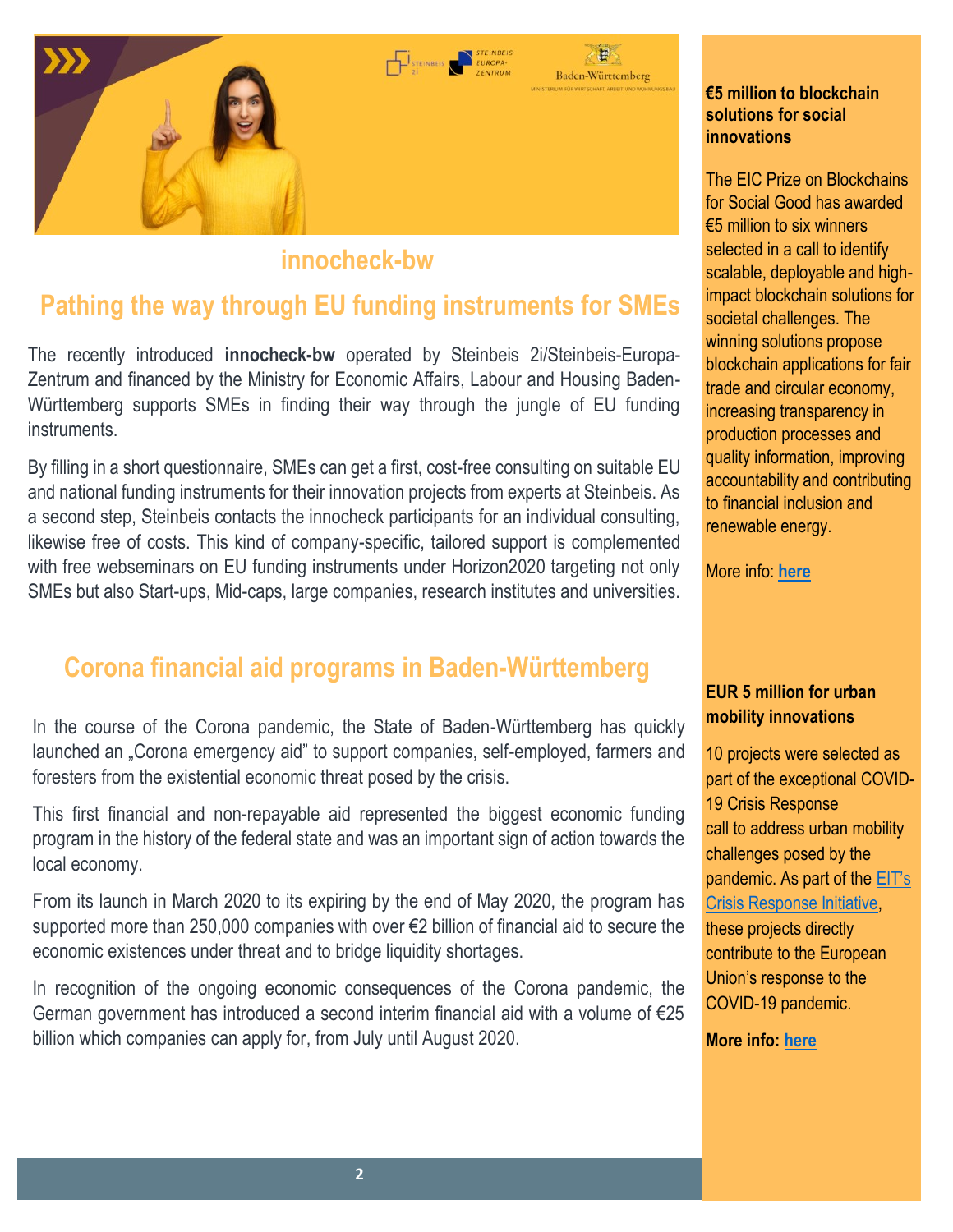

### **Dissemination of DepoSIt project activities in South Muntenia region**

On June 25th, 2020, SMRDA had the opportunity to disseminate the DepoSIt project activities within the Stakeholder Group meeting of SinCE AFC Interreg project. This meeting represented a good chance to disseminate the future project activities that will be implemented and to attract potential SMEs who could benefit from the testing of a newly designed Innovation Audit tool. More info: [here](https://www.depositproject.eu/dissemination-of-deposit-project-activities-in-south-muntenia-region/)

#### **Virtual R2B meetings within 13th international technology transfer conference**

On 8 October 2020 Center for Technology Transfer and Innovation at the Jožef Stefan Institute organizes the 13th International Technology Transfer Conference in collaboration with the International multiconference Information Society (IS2020). The conference will tackle the following issues:

- Research and innovation for Europe

- Responsible research and innovation (concepts, good practices, experiences) - How to include society into research and innovation planning?

**More info and registration:** [https://een.ec.europa.eu](https://een.ec.europa.eu/events/virtual-r2b-meetings-within-13th-international-technology-transfer-conference)



# **Social Innovation: tools and methods for would-be entrepreneurs**

According to the EU definition Social Innovation means developing new ideas, services and models to better address social issues. It invites input from public and private actors, including civil society, to improve social services and answer societal challenges. In order to address national and regional specific needs, policy makers are testing new measures to **support social entrepreneurship**. In this direction several EU co-funded initiatives take place every year across Europe.

Social Impact for the Alps Adriatic region [\(SIAA\)](https://www.siaa-project.eu/) is a cross border Interreg project; BEST instead is promoted by the AMIF programme. Both initiatives are participated by Friuli Innovazione - which is building strong expertise on this trend topic - and cover the region between Italy and Austria, reaching also Slovenia and Croatia (the so called Alpe Adria region). Both share the main goal to **create tailor made upskilling opportunities and training methods to transform social innovation ideas into proper businesses**, by teaching and coaching people about entrepreneurship mind-set and key competencies.

To test own entrepreneurial attitude and discover the potential of your social innovation idea there are **free resources** on the [SIAA website:](https://www.siaa-project.eu/testa-le-tue-capacita-imprenditoriali/) a section dedicated to self-assessment tools and to deep dive the repository of training materials and SIAA Lab tools to fill in the gaps.

In case you are ready to upgrade your social entrepreneurial preparation on September 10 the **online training course** will start. It's 50 hours for free – [ask more info](mailto:elide.hrvatin@friulinnovazione.it?subject=BEST%20training%20course%20-%20info%20request)

Social innovation is strategic not less than technology innovation!